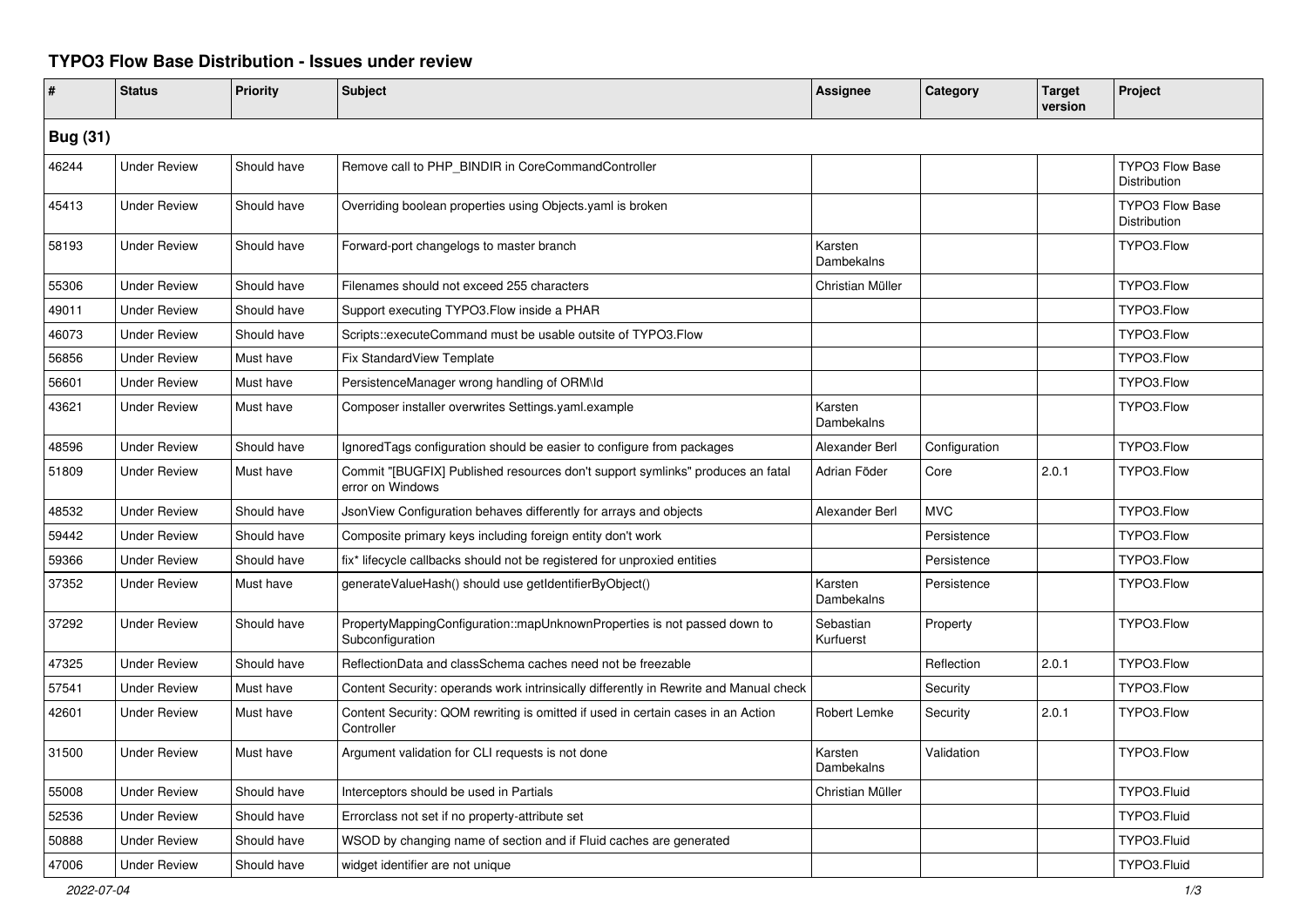| $\sharp$     | <b>Status</b>       | <b>Priority</b> | <b>Subject</b>                                                                                            | <b>Assignee</b>        | Category           | <b>Target</b><br>version | Project         |  |
|--------------|---------------------|-----------------|-----------------------------------------------------------------------------------------------------------|------------------------|--------------------|--------------------------|-----------------|--|
| 51239        | <b>Under Review</b> | Must have       | AbstractViewHelper use incorrect method signature for "\$this->systemLogger->log()"                       | Adrian Föder           | Core               |                          | TYPO3.Fluid     |  |
| 65424        | <b>Under Review</b> | Should have     | SelectViewHelper must respect option(Value Label)Field for arrays                                         |                        | <b>ViewHelpers</b> |                          | TYPO3.Fluid     |  |
| 44234        | <b>Under Review</b> | Should have     | selectViewHelper's sorting does not respect locale collation                                              |                        | ViewHelpers        | 2.1                      | TYPO3.Fluid     |  |
| 40998        | <b>Under Review</b> | Should have     | Missing parent request namespaces in form field name prefix                                               | Sebastian<br>Kurfuerst | <b>ViewHelpers</b> | 1.1.1                    | TYPO3.Fluid     |  |
| 34682        | <b>Under Review</b> | Should have     | Radio Button missing checked on validation error                                                          |                        | ViewHelpers        |                          | TYPO3.Fluid     |  |
| 59057        | <b>Under Review</b> | Must have       | Hidden empty value fields shoud be disabled when related field is disabled                                | Bastian Waidelich      | ViewHelpers        |                          | TYPO3.Fluid     |  |
| 53806        | <b>Under Review</b> | Should have     | Paginate widget maximumNumberOfLinks rendering wrong number of links                                      | Bastian Waidelich      | Widgets            |                          | TYPO3.Fluid     |  |
| Feature (18) |                     |                 |                                                                                                           |                        |                    |                          |                 |  |
| 48657        | <b>Under Review</b> | Should have     | support HTTP_RANGE                                                                                        |                        |                    |                          | TYPO3.Flow      |  |
| 45100        | <b>Under Review</b> | Should have     | RequestDispatchingAspect should check if entry point can handle current request                           | Christopher<br>Hlubek  |                    |                          | TYPO3.Flow      |  |
| 60095        | <b>Under Review</b> | Should have     | LockManager's LockHoldingStackPage should be configurable                                                 |                        | Configuration      |                          | TYPO3.Flow      |  |
| 37373        | <b>Under Review</b> | Should have     | Make annotation overrides / "injection" via Objects.yaml possible                                         | Marc Neuhaus           | Configuration      |                          | TYPO3.Flow      |  |
| 35030        | <b>Under Review</b> | Should have     | Dynamic locale detection                                                                                  | Karsten<br>Dambekalns  | 118n               |                          | TYPO3.Flow      |  |
| 54037        | <b>Under Review</b> | Should have     | JsonView accepts encoding options                                                                         |                        | <b>MVC</b>         |                          | TYPO3.Flow      |  |
| 37405        | <b>Under Review</b> | Should have     | When changing a property wich is used in routing the Link-VH should direkt to the<br>new properties value |                        | MVC - Routing      |                          | TYPO3.Flow      |  |
| 29972        | <b>Under Review</b> | Should have     | Configurable Redirects                                                                                    | <b>Tim Kandel</b>      | MVC - Routing      |                          | TYPO3.Flow      |  |
| 55793        | <b>Under Review</b> | Could have      | Add Support for groupBy                                                                                   | Kerstin<br>Huppenbauer | Persistence        |                          | TYPO3.Flow      |  |
| 59672        | <b>Under Review</b> | Should have     | Add support for Doctrine 2.5 embeddables                                                                  | Alexander Berl         | Persistence        |                          | TYPO3.Flow      |  |
| 51676        | <b>Under Review</b> | Should have     | Support of symlinks for Resources                                                                         |                        | Resource           |                          | TYPO3.Flow      |  |
| 50115        | <b>Under Review</b> | Must have       | During the policy loading, we need to take care if class exist                                            | Dominique Feyer        | Security           |                          | TYPO3.Flow      |  |
| 47191        | <b>Under Review</b> | Should have     | Make (property) Validators aware of parent class and the property they belong to                          |                        | Validation         |                          | TYPO3.Flow      |  |
| 52640        | <b>Under Review</b> | Should have     | Create an UnlessViewHelper as opposite to the IfViewHelper                                                | Marc Neuhaus           |                    |                          | TYPO3.Fluid     |  |
| 49756        | <b>Under Review</b> | Should have     | Select values by array key in checkbox viewhelper                                                         |                        |                    |                          | TYPO3.Fluid     |  |
| 46257        | <b>Under Review</b> | Should have     | Add escape sequence support for Fluid                                                                     |                        | Core               |                          | TYPO3.Fluid     |  |
| 43346        | <b>Under Review</b> | Should have     | Allow property mapping configuration via template                                                         | Karsten<br>Dambekalns  | <b>ViewHelpers</b> | 2.1                      | TYPO3.Fluid     |  |
| 43424        | <b>Under Review</b> | Should have     | Support subpackage when kickstarting model & repository                                                   | Karsten<br>Dambekalns  |                    | 2.0.1                    | TYPO3.Kickstart |  |